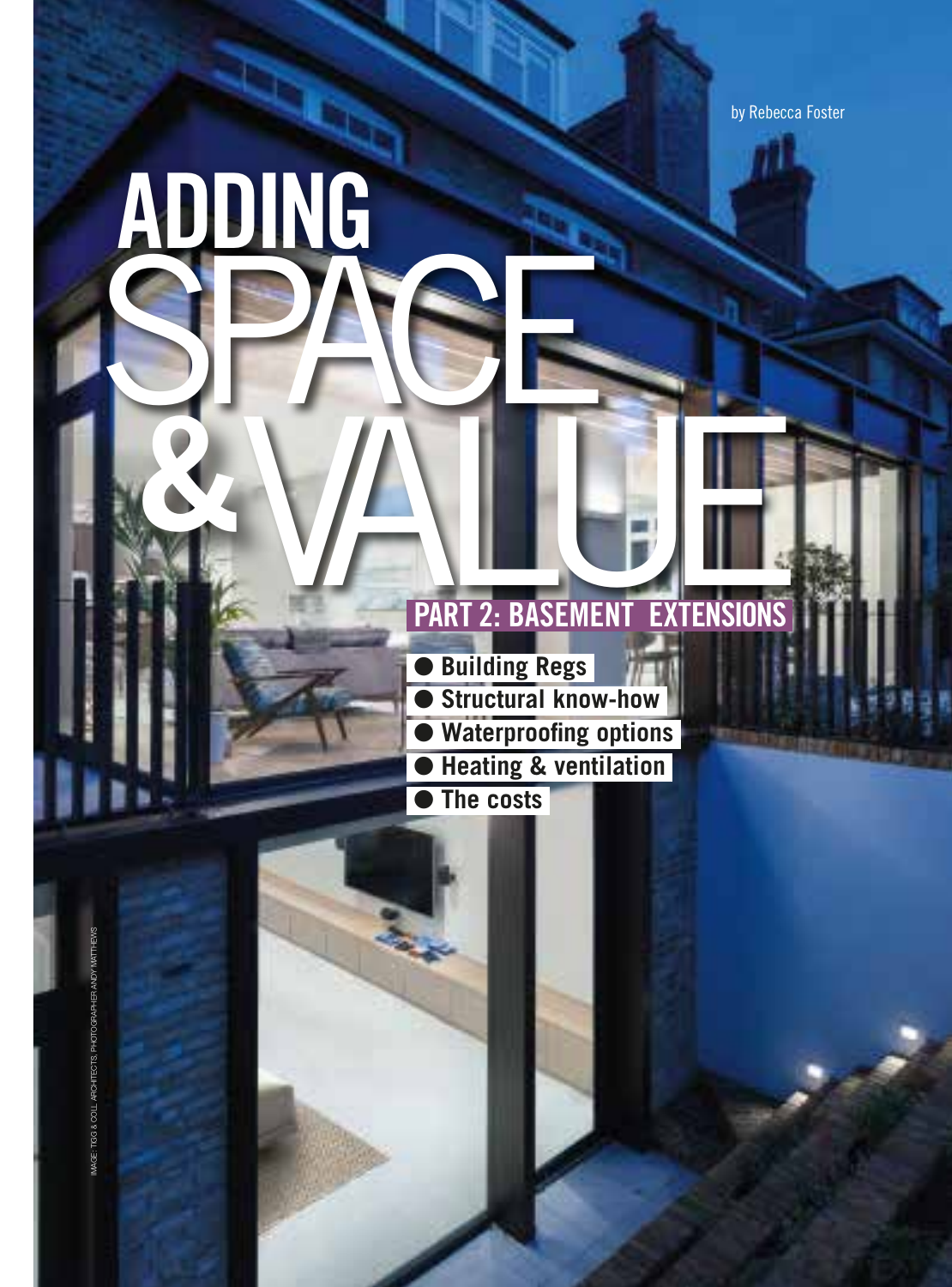# **Space & value**

**Example 12** xtending underground can be a costeffective way to boost your home's square footage — especially if you live in a period property with an existing cellar or coal chute. The tricky part is that the subterranean spaces in most Edwardian and Victorian homes were typically used for storage rather than as living areas. Excavation and structural work will likely be needed, which is where costs tend to ramp up.

If it's only internal works that are required, such as waterproofing the existing space, a conversion may not be beyond the realms of possibility for an experienced DIYer. However, in most cases, a host of complex factors including damp, structural issues, ceiling heights and ventilation crop up. It's best to consult an expert if you're keen to create a light, well-ventilated zone that functions as a beautiful addition to the rest of your home.

Here, we lay out the essentials for establishing a bright, airy liveable basement.

#### **REINFORCED**

**CONCRETE WORKS Above: This semi-basement construction, designed by Proctor and Shaw Architects, needed extensive underpinning and reinforced concrete works. The fairfaced concrete construction has been left exposed to authentically express the idea of carving into the ground.** 

#### **STORE ROOM CONVERSION**

**Right: The basement of this townhouse previously consisted of an integral garage and store rooms. The brief for Niche Design Architects was to transform the basement into a space that could function as a separate living area with direct access to the garden.**

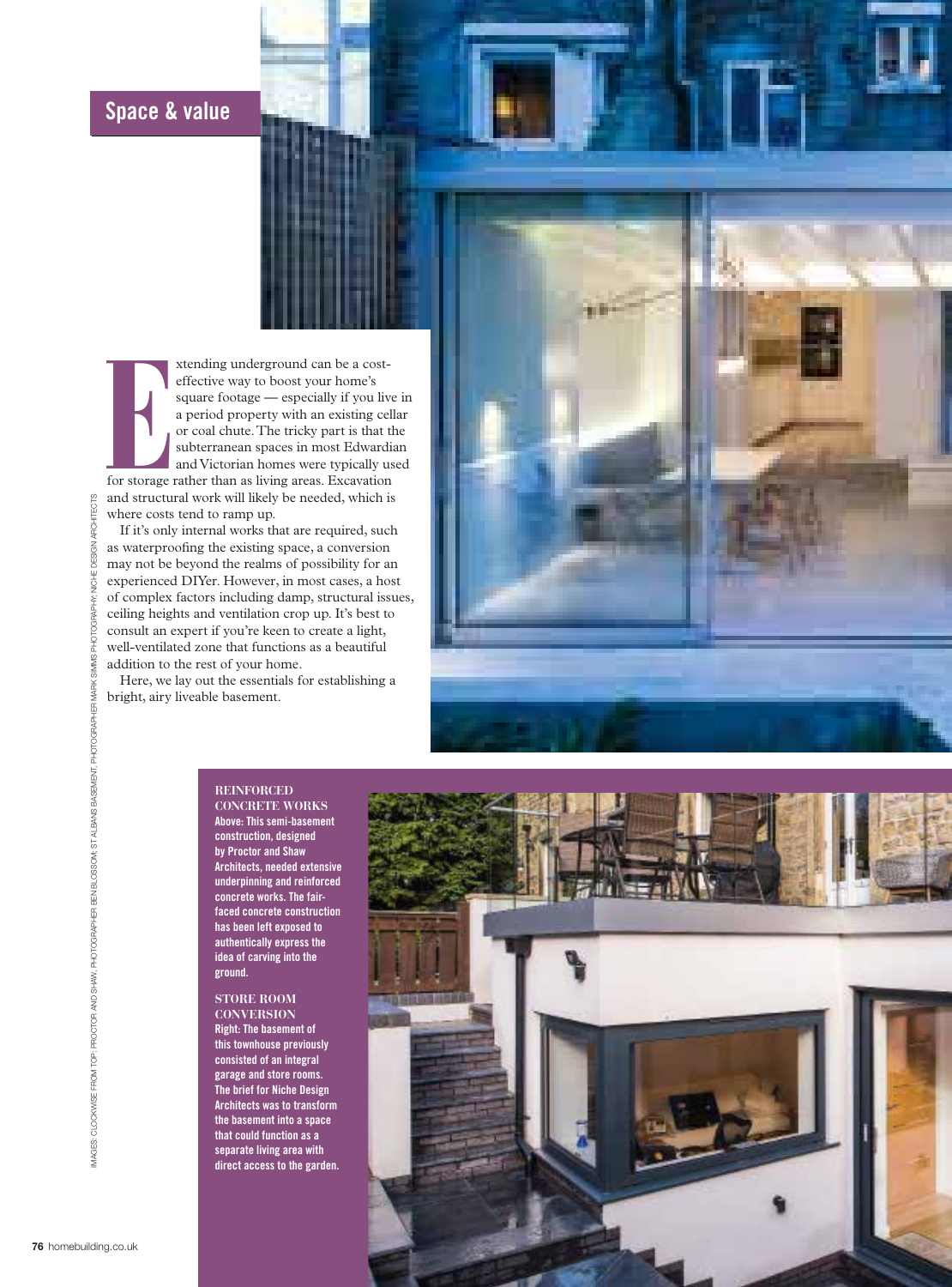# **Space & value**

# **PLANNING PERMISSION**

Converting an existing cellar into a habitable space is unlikely to require planning consent, providing the use of the space is not significantly altered or no changes are made to the exterior of the property (such as the addition of a lightwell or windows). Even if your project is covered by Permitted Development (PD) rights, it is still worth obtaining a Lawful Development Certificate from your local council for peace of mind.

Historically, it was possible to construct a new subterranean space under PD allowances. However, many local authorities have clamped down on this type of development in recent years to prevent issues surrounding the creation of multi-level, iceberg basements. Remember, if you live in a listed building you will need to get listed building consent for the works, too. And, if your property shares any walls with adjoining owners, the Party Wall Act 1996 also comes into play.

# **GETTING CEILING HEIGHTS RIGHT**

One reason that many cellar conversion schemes tend to come unstuck is down to ceiling heights never fall into the trap of skimping on head space. You'll want a minimum clearance of 2m. There's no minimum ceiling height in the Building Regs but, ideally, you should aim for somewhere around 2.3m to 2.4m — especially if you want to establish a sense of continuity with ceiling heights in the rest of the house. If you're incorporating an additional layer of insulation at floor level and laying flooring on top, don't forget that even a few mm of build-up will eat into the overall height of the space.

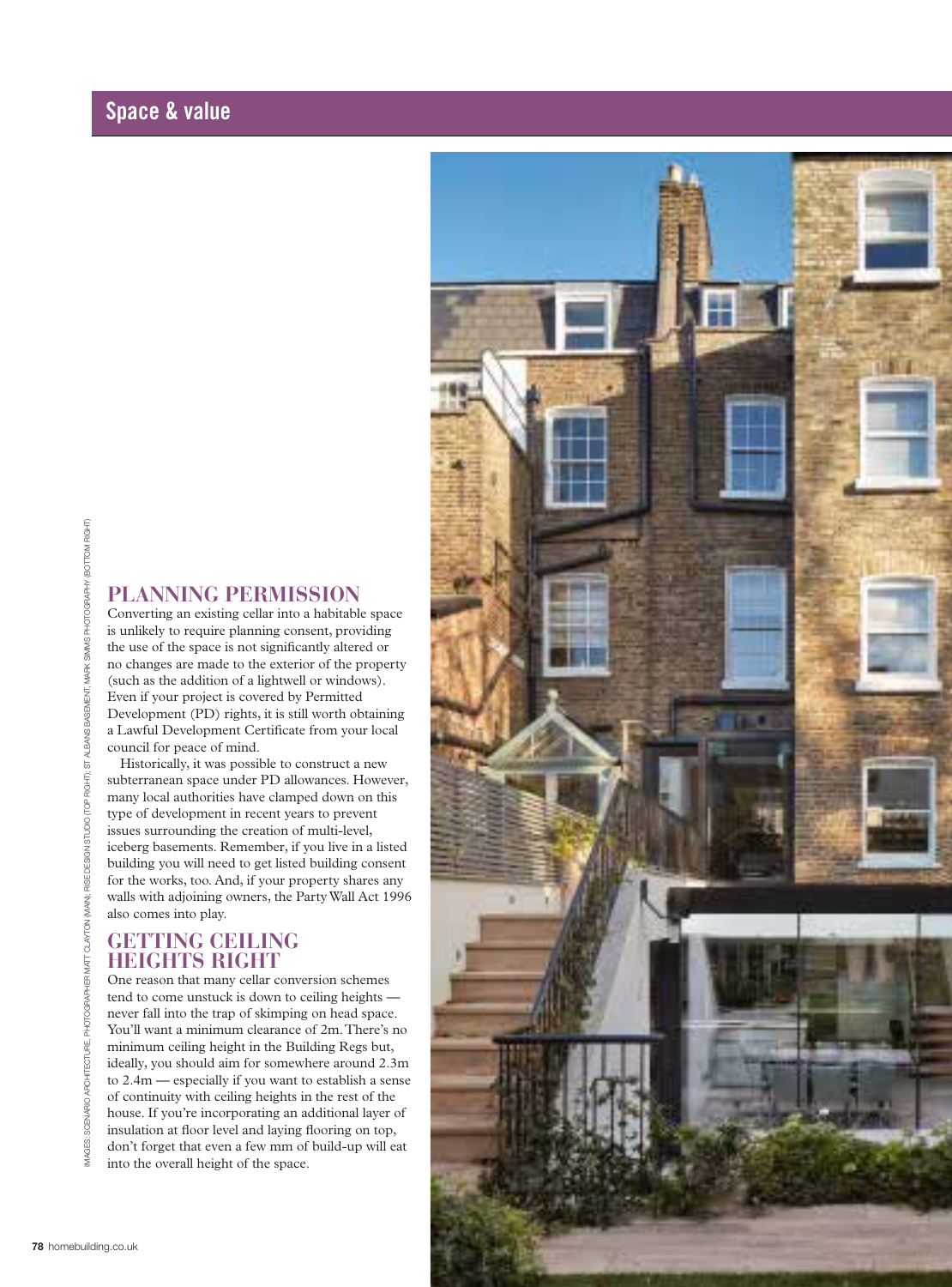





### DESIGN: CEILING HEIGHTS

This five-storey house in south west London required a complete renovation, plus the addition of a new underground gym. The challenge we faced with our design was maintaining the existing ceiling heights while incorporating a gym with views around the property. We were digging among many party walls, as the property is within a narrow terrace. There were specific planning requirements regarding drainage, too. To get around that we had to incorporate a 1m drainage system above the basement that had to work as part of the garden. Finally, because of the gym's location it was a challenge to bring in natural light without disrupting the garden too much. The open-plan ground floor now acts as the hub of the home with a direct relationship with the garden. **Katerina Spetsiou, project director at Scenario Architecture**

77

**SPACIOUS BASEMENT Above: This Victorian house was stripped back at lower ground floor level to reveal its structural shell, prior to the full installation of new services infrastructure, simple rear extension and creation of a more spacious workable basement, designed by Rise Design Studio.**

**STAIRCASE CONNECTION Below: The cellar of this house was converted by St Albans Basement into a habitable basement. It retains the original lightwell, however, the new timber staircase was added to connect the subterranean level, that's now an office and playroom, to the accommodation above.**